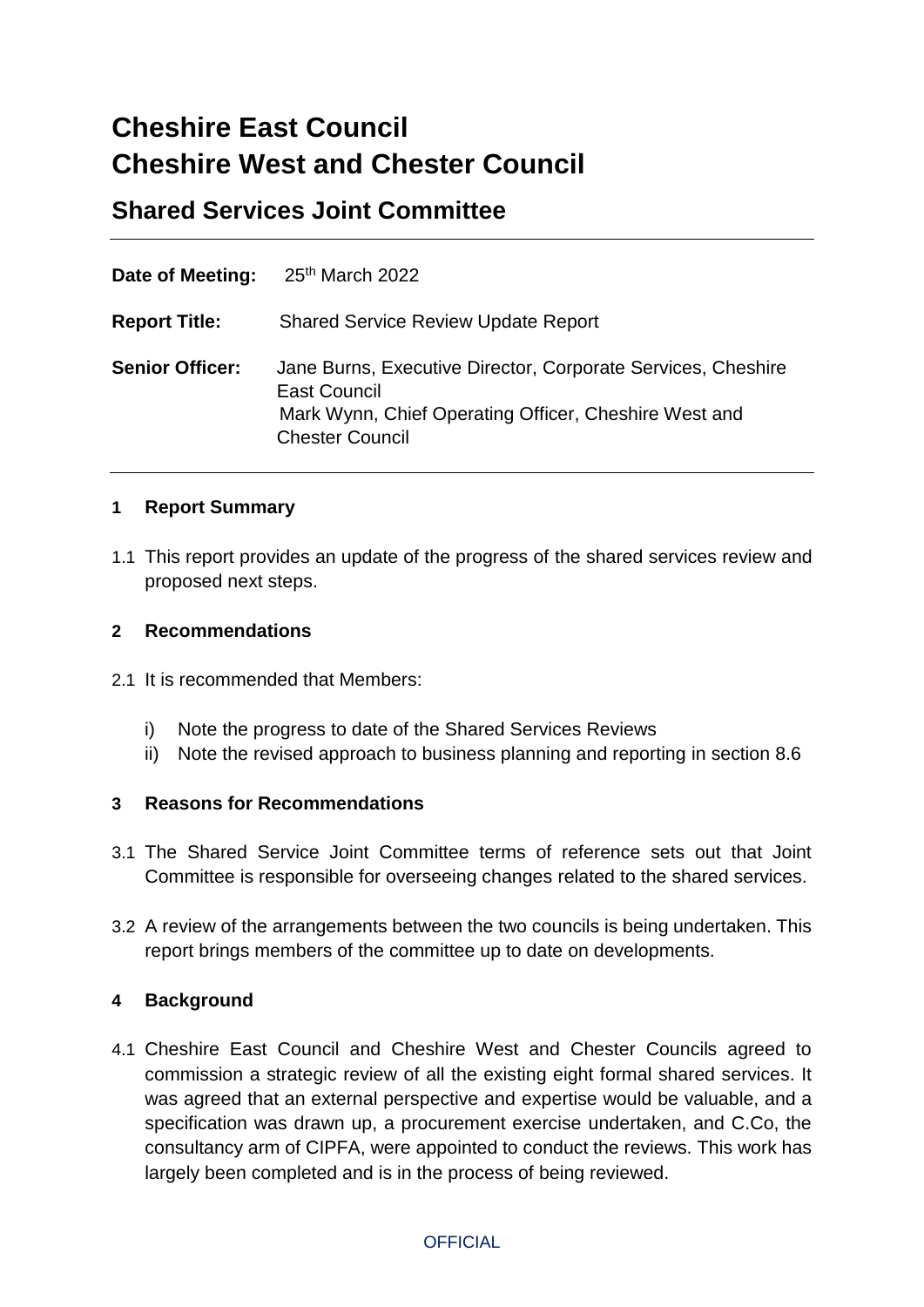# **5. Approach to the Shared Services Review**

- 5.1. The purpose of the review exercise is to:
	- provide assurance on the operation of the shared service in terms of both meeting the objectives of each council and delivering value for money.
	- to identify opportunities for efficiencies and financial savings; and,
	- to identify how could the services work better and/or what will make them work better?
- 5.2. The review of all the shared services has been undertaken in three phases, this report provides a summary of progress:

Phase 1: ICT Shared Services – in depth review Phase 2: Transactional Services – in depth review Phase 3: Wider Shared Services (remaining six shared services) – light touch review

# **6. Summary Progress of Phase 1: ICT Shared Services (in depth review)**

- 6.1 The key findings of this review were reported to this committee on 24 September 2021. Further work on technical and financial assurance and due diligence was agreed. The more detailed exercise is required to fully understand the impacts, the delivery plan, the costs and the benefits of moving to the recommended ICT model before a decision is taken.
- 6.2 The due diligence work has been structured into key phases covering the following
	- Initiation
	- Design development
	- Impact analysis
	- Financial management
	- Delivery plan
- 6.3 Both councils have fully committed to assisting with the review, providing data and key insight through workshops. Currently the review has focused on the technical aspects and begun to consider the financial elements but at the time of writing it is not possible to provide definitive conclusions It is anticipated to complete by April 2022 as planned and the full findings of the review will be scheduled for consideration at the next Joint Committee. Following which, an implementation plan will be developed.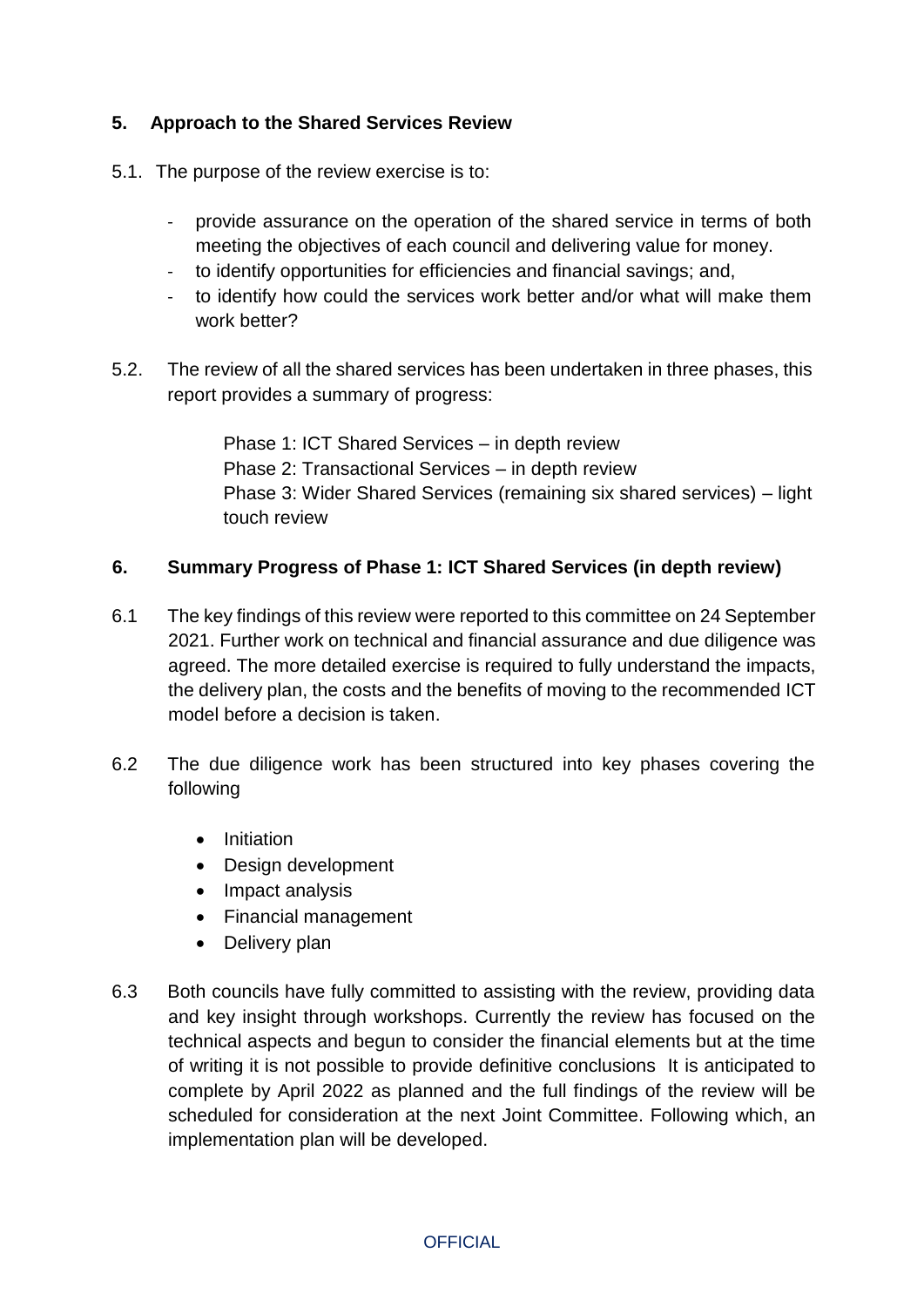# **Summary Progress of Phase 2: Transactional Services (in depth review)**

- 6.4 The review of Transactional Shared Service has considered the strategic alignment between the Councils, efficiency and effectiveness of the service, through baselining costs, benchmarking against other councils and gaining a deeper understanding of performance from a customer perspective. It has then considered the best delivery model for the future and has recommended opportunities for further improvement.
- 6.5 Key findings included:
	- A good level of strategic alignment between the two council, providing a good starting point to realise the benefits of a shared service
	- A recognition of the scale of transformation and capacity required to deliver UNIT 4 ERP
	- Costs and performance are broadly reflective of comparators
	- There is a significant opportunity to review differences and standardise and design out avoidable demand
	- Clear officer governance with defined client responsibilities should be implemented, together with a new shared service identity
	- More qualitative performance measures should be identified
	- There is the opportunity to revisit the pricing mechanism once UNIT 4 is fully embedded
	- Services to schools should be reviewed
- 6.6 A full implementation plan is being drafted but has not been finalised due to the priority to support implementation of UNIT 4. This plan will be shared with the Joint Committee. It is expected that work to develop the implementation plan will be completed and available to be reported at the Joint Committee in June 2022.

# **7. Summary Progress of Phase 3: Wider Shared Services (Remaining Six Shared Services)**

- 7.1 The C.Co report on the findings and recommendations for the six smaller shared services is now complete.
- 7.2 A key finding was that not all the services could be defined as a full shared service and reflect a number of varying joint relationships. However, they are all subject to the same Shared Services governance, through the Shared Services Joint Committee (SSJC). This requires annual business plans to be submitted and quarterly performance reports to be provided.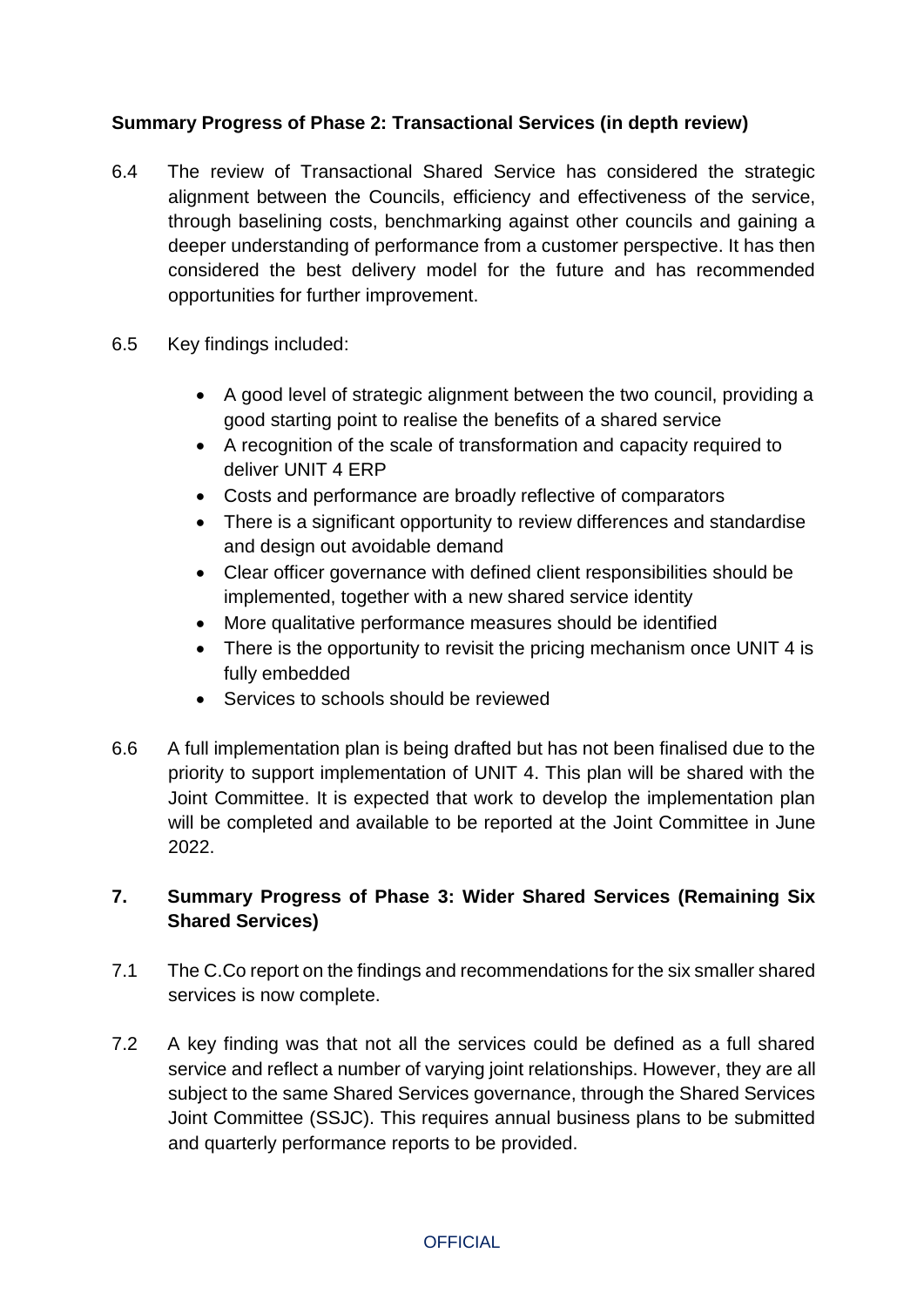7.3 As part of the review, the services were considered against a series of principles to assess whether they were truly a Shared Service, whether they operated as a Managed Service or were functioning as a Strategic Partnership. The following table provides further information on this categorisation.

| Category                        | <b>Definition</b>                                                                                              | <b>Categorisation for current shared</b>                                                                                                                                                                             |
|---------------------------------|----------------------------------------------------------------------------------------------------------------|----------------------------------------------------------------------------------------------------------------------------------------------------------------------------------------------------------------------|
|                                 |                                                                                                                | services                                                                                                                                                                                                             |
| <b>Shared Service</b>           | Joint service with shared<br>objectives, priorities and<br>financial liabilities and<br>benefits               | $\bullet$ ICT<br><b>Transactional Services</b><br><b>Emergency Planning</b><br>Archives and Local Studies (or a<br>$\bullet$<br>managed service)<br><b>Archaeology and Planning Advisory</b><br>$\bullet$<br>Service |
| Managed<br>Service              | A service governed through<br>a contract with fixed costs<br>and defined deliverables<br>expected by one party | <b>Libraries Shared Service</b>                                                                                                                                                                                      |
| <b>Strategic</b><br>Partnership | Pooling specialist expertise<br>to contribute towards delivery<br>of an objective                              | • Farms Estate Management<br><b>Cheshire Rural Touring Arts</b><br>$\bullet$                                                                                                                                         |

- 7.4 The review recommended a small number of recommendations to update service level agreements and budgeting arrangements. These recommendations will be progressed by each service and respective client managers. Engagement will take place with Shared Service managers in April with a view to implementation of the recommendations during 2022/2023. It is expected that each service manager, in consultation with the client managers, will develop an implementation plan which will be reported to Joint Committee.
- 7.5 One key message was to put in place more proportionate governance and reporting as a result of the categorisation above. Therefore, it is proposed that the following is put in place for the forthcoming financial year
	- i. Business plans will be considered by Joint Committee for the five shared services – ICT, Transactional Services, Archives and Local Studies, APAS, and Emergency Planning.
	- ii. These business plans will be considered at the next Joint Committee to ensure they are reflective of the Shared Service reviews. In future years they will be considered in March.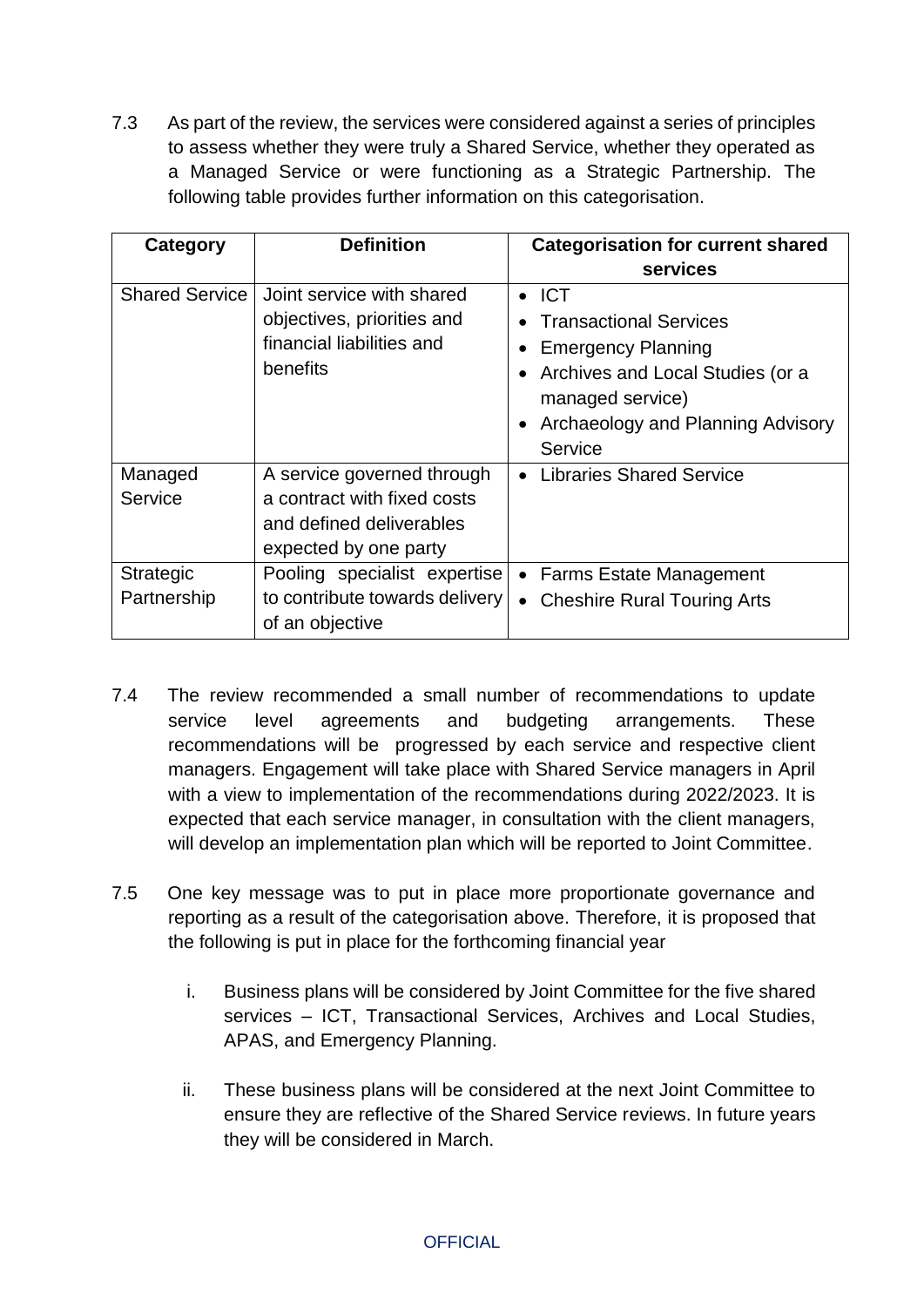- iii. Other joint arrangements will be managed through officer client and provider relationships and overseen by each council through their democratic governance arrangements.
- iv. A balanced scorecard approach to performance management will be considered by Joint Committee on a bi-annual basis to provide the headline performance issues for each shared service and also any supporting information. This will enable more in depth and focused reviews than current quarterly reviews.
- v. Both councils will continue to report on performance quarterly through their governance arrangements
- vi. The Joint Committee will receive regular updates on the progress of Shared Service reviews through to implementation.

# **8. Next Steps – Timeframe**

High level next steps, together with an indicative timeline are set out below. Full plans, with timescales will be available at the June Joint Committee.

| <b>Activity</b>                                                                                                                | <b>Timeframe</b> |
|--------------------------------------------------------------------------------------------------------------------------------|------------------|
| <b>ICT Due Diligence completed</b>                                                                                             | April 2022       |
| <b>Engagement with Shared Service managers</b>                                                                                 | April 2022       |
| Service Managers to develop plans to implement the May 2022<br>recommendations                                                 |                  |
| Business plans for 2022/2023 to be developed in June 2022<br>accordance with paragraph 8.5 and submitted to Joint<br>Committee |                  |
| Proposals for Shared Service Governance developed                                                                              | <b>June 2022</b> |
| Full update report on the Shared Services Review<br>implementation to Joint Committee                                          | <b>June 2022</b> |

# **9. Implications of the Recommendations**

# 9.1 **Legal Implications**

The Shared Services Administrative Agreement sets out the overall arrangements in relation to the way the sharing Authorities will work together. This will be revised when revised arrangements are agreed.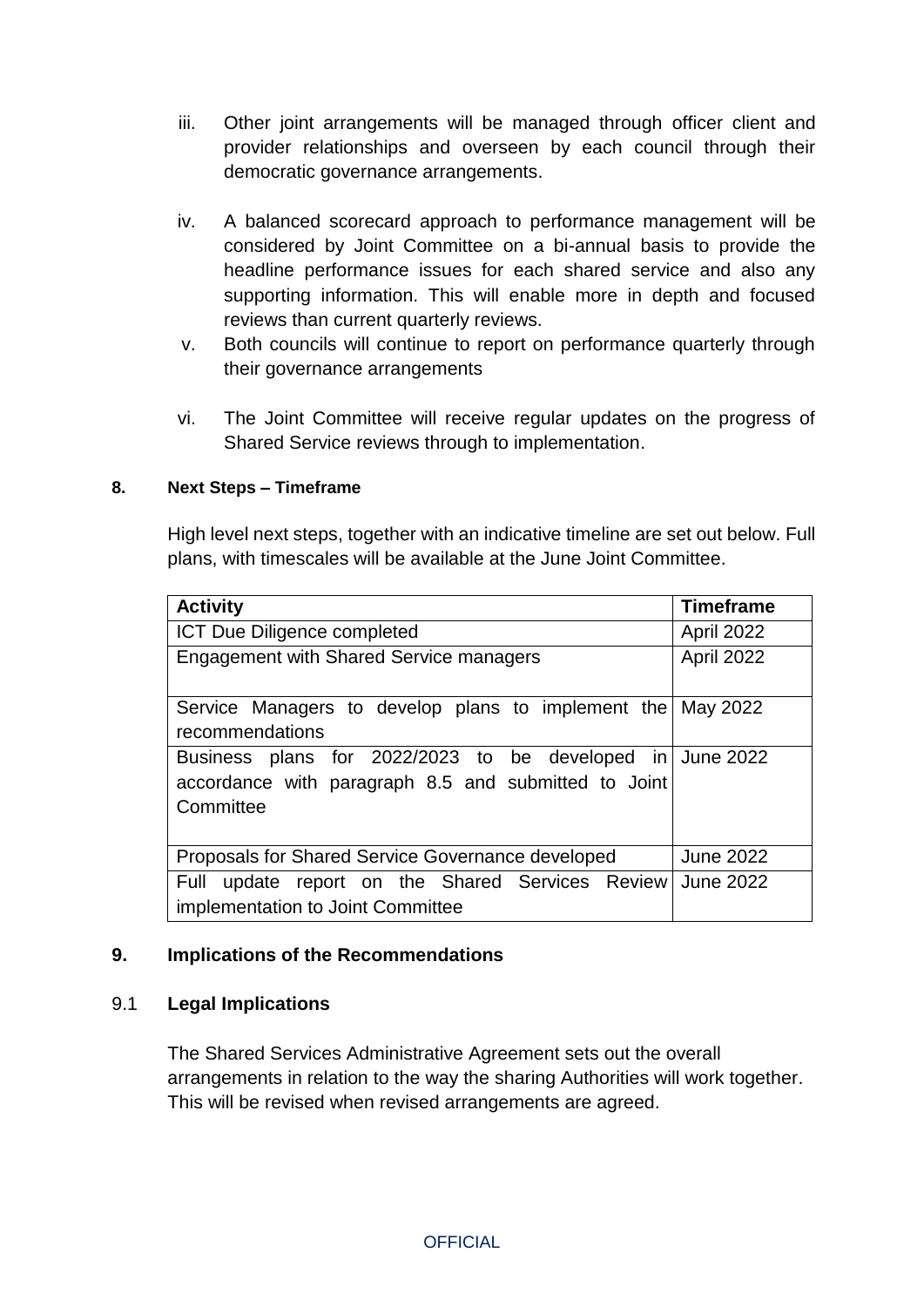# 9.2 **Finance Implications**

The financial implications of each review have been covered in previous reports. The financial implications of the shared service review will be shared with the Joint Committee following due diligence.

### 9.3 **Policy Implications**

Any changes to policy implications as a result of the findings and recommendations of the review will be identified by each service and taken through appropriate governance processes.

#### 9.4 **Equality Implications**

There are no direct Equality implications at this stage.

#### 9.5 **Human Resources Implications**

Implications for Human Resources are dependent on the recommendations arising as a result of each review where needed an action plan will be developed to take forward the recommendations and any HR implications will be considered as part of the action plan.

#### 9.6 **Risk Management Implications**

Any risks associated with the findings and implementation of recommendations will be made clear to members as they are understood.

Risks are included in each organisation's risk register as appropriate.

# 9.7 **Rural Communities Implications**

There are no direct implications for Rural Communities.

# 9.8 **Implications for Children & Young People/Cared for Children**

There are no direct implications for Children and Young People/Cared for Children.

#### 9.9 **Public Health Implications**

There are no direct implications for Public Health.